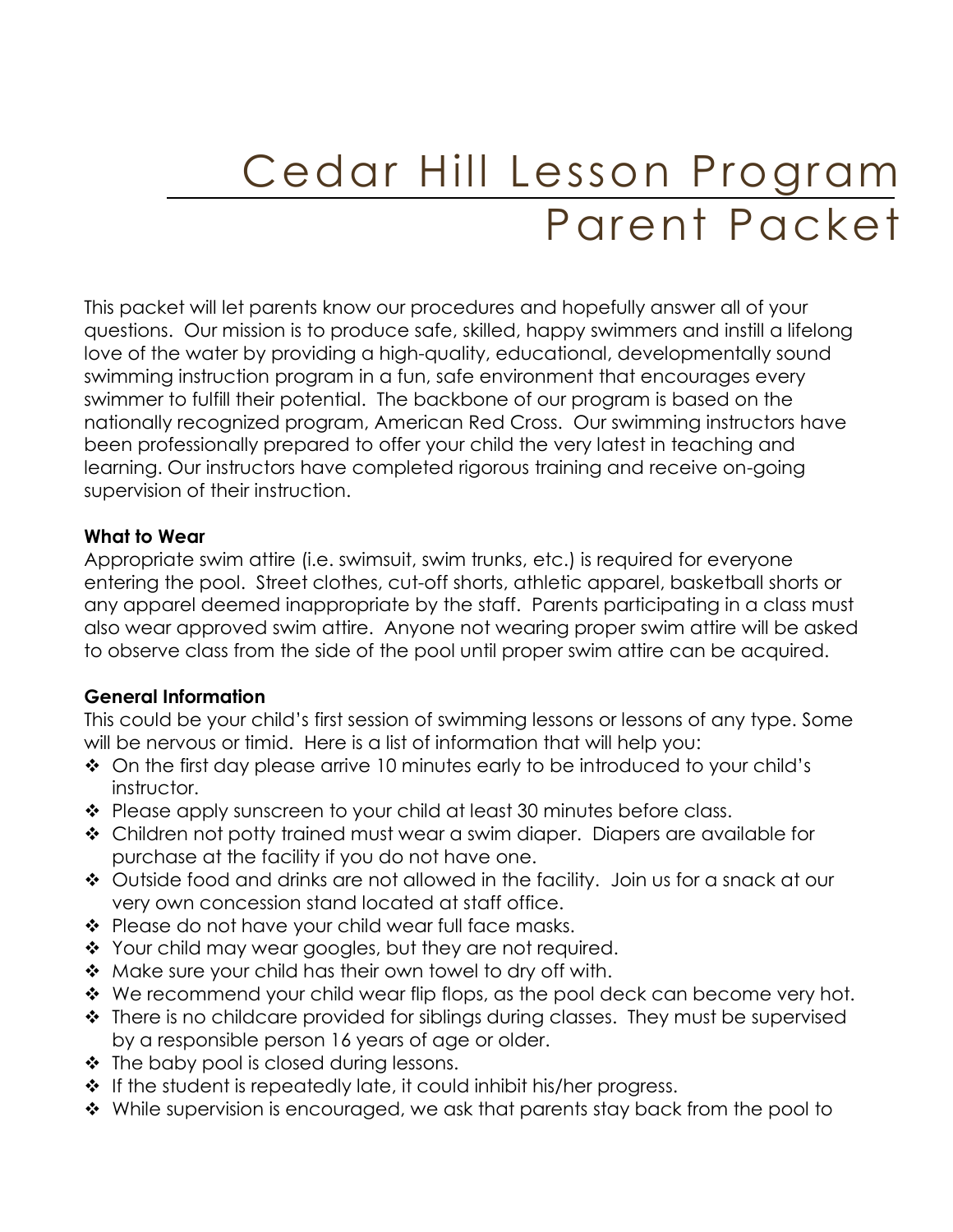

prevent distractions throughout the lesson.

\* We also ask that your child NOT enter the water until the instructor is present and instructs them to do so.

#### **Progression**

Once your child's class is over, the instructor will make sure all the students exit the water immediately. During this time we encourage parents to communicate with their child's instructor about how their child is doing. If you have a concern about your child's class, please bring it to our attention as soon as you make the observation which will make it possible for us to respond immediately. If we don't receive a concern until the end of the session, we don't have the opportunity to address the issue. Please don't be discouraged if you child does not pass the first time. Several levels require skills that may take more than one session to complete.

- $\div$  For a child to pass a level, he/she must complete all of the critical skills.
- $\cdot$  In order to validate completion of stroke skills, be sure that the student has demonstrated the standards listed in the American Red Cross and City of Cedar Hill Lesson Letters, and that he/she can swim the required distance comfortably. If you are unsure, ask the Recreation Coordinator for help.

# **Knowledge**

We will teach your child the importance of swimming progressions. For each stroke the progression should be: body position, kicking, arms (pulling), breathing,

timing/coordination, and rhythm. The instructors will plan a static drill followed by a fluid drill when teaching a new skill. We will train swimmers the importance of stroke technique and to become a well-rounded swimmer.

- $\div$  We will challenge each student specifically on the skills that he/she needs. Each student will progress at different rates. Children will develop a more positive selfimage through personal achievement and learn that if they spend enough time on a task, they will eventually become better at it
- ◆ A child's ability to swim underwater is fun and certainly of value, but it is not considered an essential swim skill.
- ◆ A child's ability to swim with his/her head out of water continuously is also not considered an essential swim skill.
- $\cdot$  We will encourage swimmers to reach their full potential while having fun.

# **Ratio of instructors to student:**

Occasionally, we must temporarily increase the number of students per instructor, but these are the ratios for which we strive:

| Class                      | Instructor | <b>Students</b> |
|----------------------------|------------|-----------------|
| Waberbabies                |            |                 |
| <b>Beginning Preschool</b> |            |                 |
| Intermediate Preschool     |            |                 |
| <b>Advanced Preschool</b>  |            |                 |
| Level One                  |            |                 |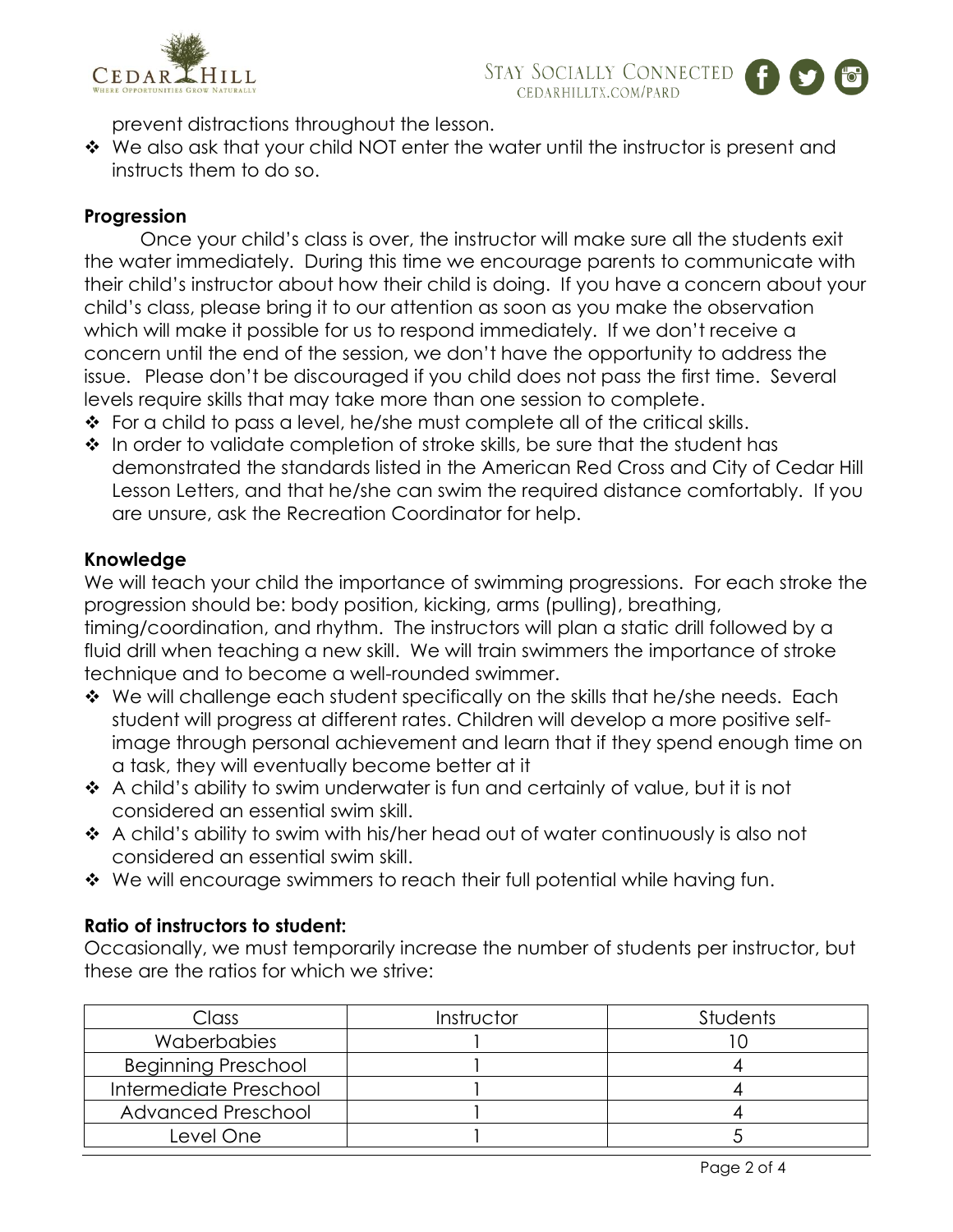



| Level Two               |  |
|-------------------------|--|
| Level Three             |  |
| Level Four              |  |
| Level Five              |  |
| Level Six               |  |
| Youth Aquatic           |  |
| Conditioning            |  |
| <b>Adapted Aquatics</b> |  |
| Teen Beginner           |  |
| Teen Intermediate       |  |
| Adult Beginner          |  |
| Adult Intermediate      |  |

#### **Sessions**

- Weekday lessons consist of 8 lessons, Monday through Thursday for 2 weeks.
- $\div$  Weekend lessons consist of 4 lessons on Saturday.

#### **Account Information**

Our primary means of communication with you is by phone. When your information changes let us know by contacting the Parks and Recreation Administrative Office, the Alan E. Sims Cedar Hill Recreation Center, Crawford Park Pool or by sending an email to [cchrec@cedarhilltx.com.](mailto:cchrec@cedarhilltx.com) Keeping your phone number current will ensure that you receive information in a timely matter.

#### **Weather**

With regard to the lighting and thunder policies for the City of Cedar Hill programs, we follow the guidelines established by both the National Weather Service and the National Lighting and Safety Institute that state if lighting is seen or thunder is heard, swimming pools should be closed for a minimum of 30 minutes. This policy is followed by the Manager on Duty regardless if clouds are present or patrons have heard the thunder or seen the lighting.

While we have no control over the weather, we do want to proceed with swim lessons as often as we are safely able. We will have lessons in the rain if there is no lightning or thunder, and if the Manager on Duty can see the bottom of the pool. Weather conditions can change at a moment's notice. We will make every effort to notify you when we cancel lessons. Our primary means of communication with you is by phone. If you live a considerable distance from the pool, you may try calling the pool directly at 972-291-5318, but there is no guarantee that your class status won't change before you arrive at the pool. Please, do not call the Alan E. Sims Cedar Hill Recreation Center or the Parks and Recreation Administrative Office as they do not always know the status of classes during inclement weather.